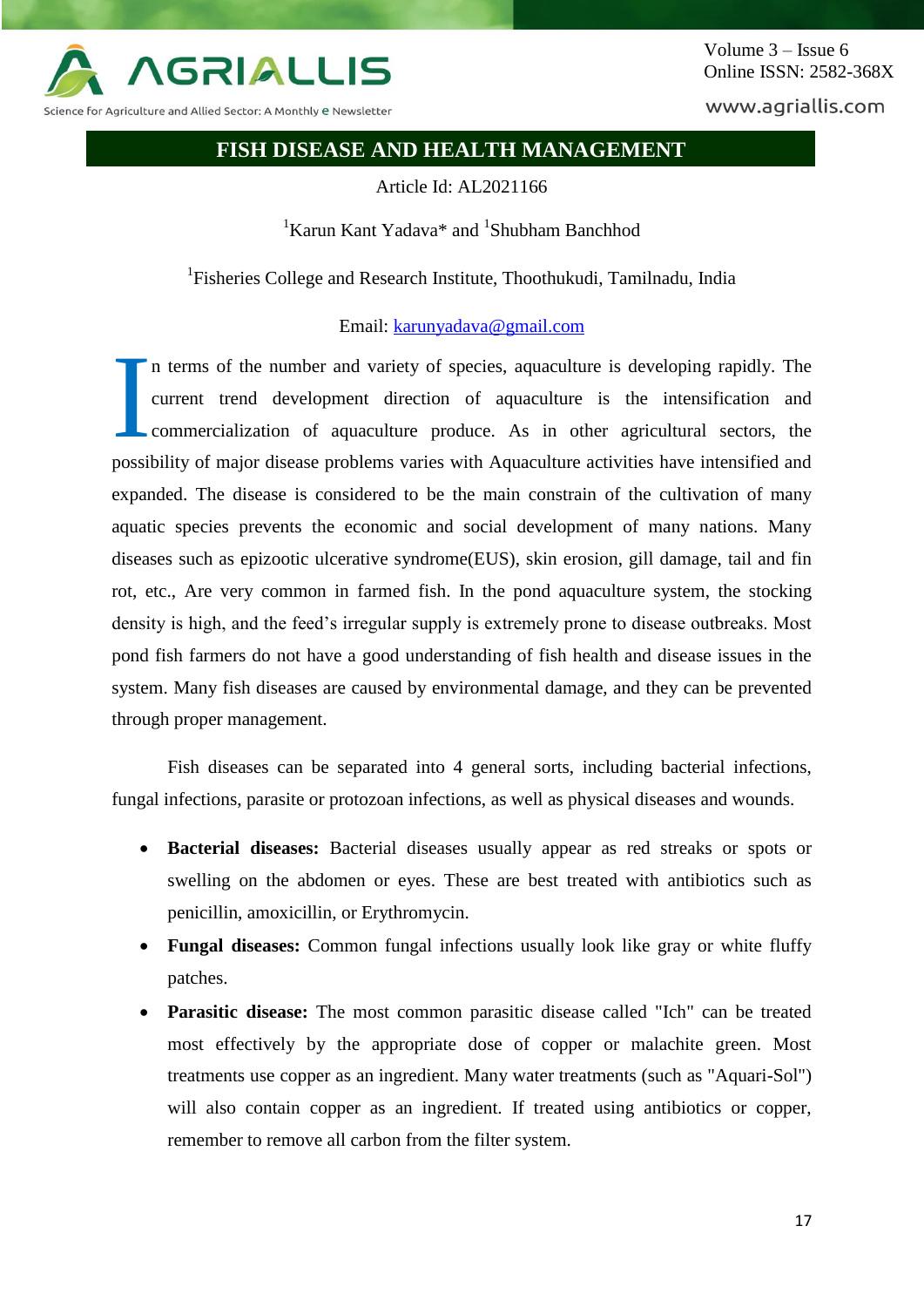

Volume 3 – Issue 6 Online ISSN: 2582-368X

www.agriallis.com

Science for Agriculture and Allied Sector: A Monthly e Newsletter

 **Physical discomfort:** Physical discomfort is usually caused by the environment. Poor quality water conditions may cause the fish to panting, not eat, jump out of the fish tank, etc. Tank teammates problems can cause fins to be bitten and bitten.

## **Type of Fish Diseases**

### **Bacterial**

- Fin Rot
- Pop-Eye
- Cloudy Eye
- External Infections
- Fish TB
- Dropsy
- Septicemia
- Swim Bladder Disease
- Enteric Red Mouth

## **Parasitic**

- Argulus
- Anchor Worm
- Black Spot Black Ick
- Ergasilus
- Flukes
- Nematoda
- Leeches
- Uronemamarinum

#### **Protozoan**

- Velvet or Rust
- Marine Velvet
- Brooklynella/Clownfish Disease
- Costia
- Hexamita
- Ich White Spot
- Marine Ich Crypt/Marine White Spot
- Neon Tetra Disease
- Glugea and Henneguya
- Chilodonella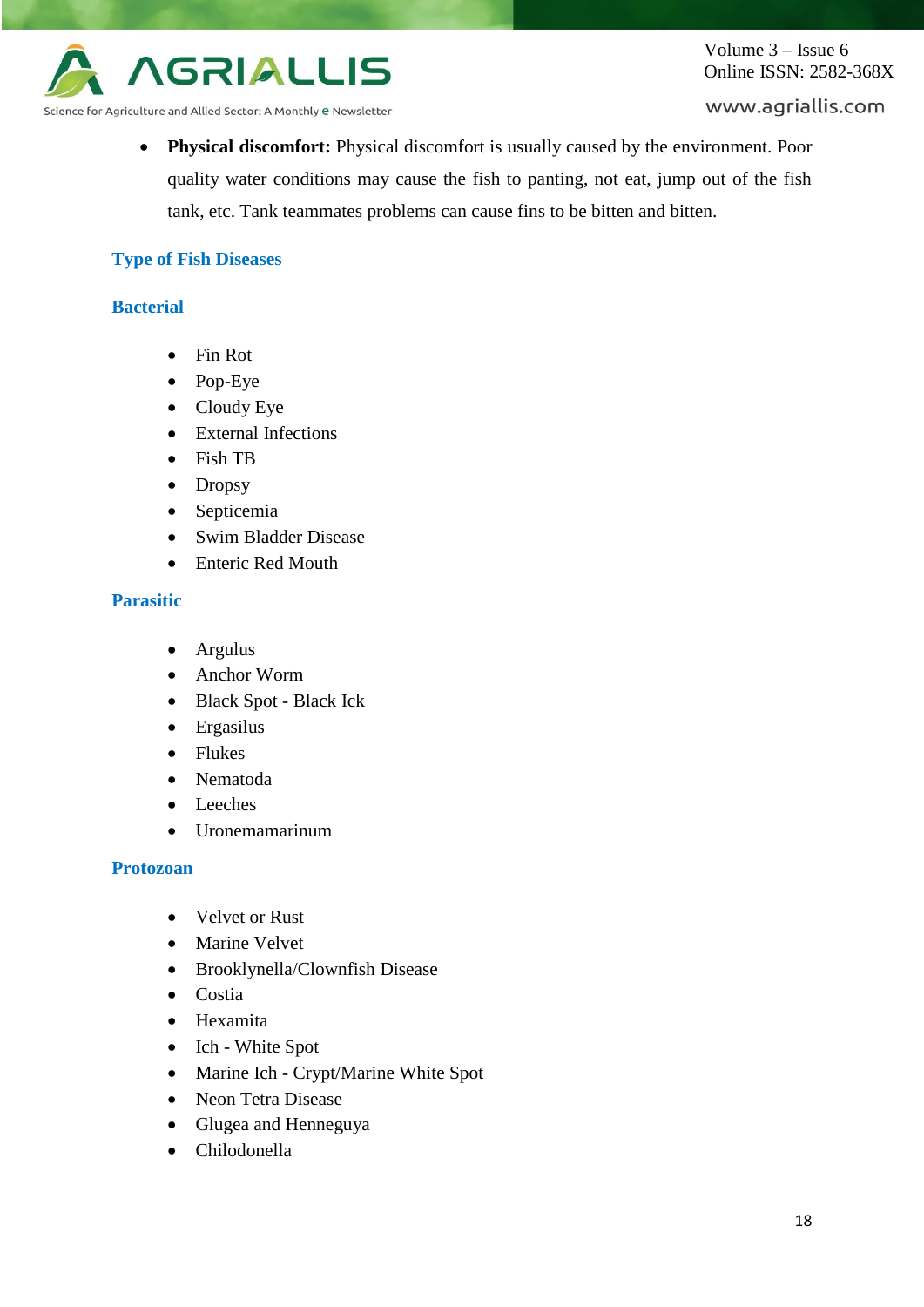

## **Fungal**

Volume 3 – Issue 6 Online ISSN: 2582-368X

# www.agriallis.com

- Fungus
- Ichthyosporidium

## **Viral**

- Herpesvirus disease
- Epitheliomapapillosum (Fish Pox)
- Infectious Hematopoietic Necrosis (IHN)
- Viral Hemorrhagicsepticemia
- Spring Viremia of Carp (SVC) and
- Swim Bladder Infection virus (SBI)

## **Non-infectious**

- Congenital Abnormalities
- **Injuries**
- Constipation
- Tumours
- Head and Lateral line Erosion 'Hole-in-the-head' Disease
- Eye Problems
- Swim-bladder Disease

## **Health is a limiting factor in aquaculture**

The current trend of aquaculture development is the intensification and commercialization of aquatic products. Like other agricultural sectors, the possibility of major diseases high with the strengthening and expansion of aquaculture activities. More and more problems have occurred due to viruses, bacteria, fungi, parasites, and other undiagnosed and emerging pathogens. The disease has now become a major obstacle. This situation can be attributed to various multifaceted and highly interconnected factors such as the increasing globalization of trade in live aquatic animals and their products; this strengthen aquaculture by planting fish, after larvae, fry and fry translocation, fish species development, and expansion of ornamental fish trade; strengthening of the ocean stocking through aquatic animals raised in hatcheries; and in coastal areas; misunderstandings and misuse of specific pathogen-free (SPF) populations (eg. shrimp); unexpected negative interactions between farmed and wild fish populations; poor or lack of effective biosecurity measures; slow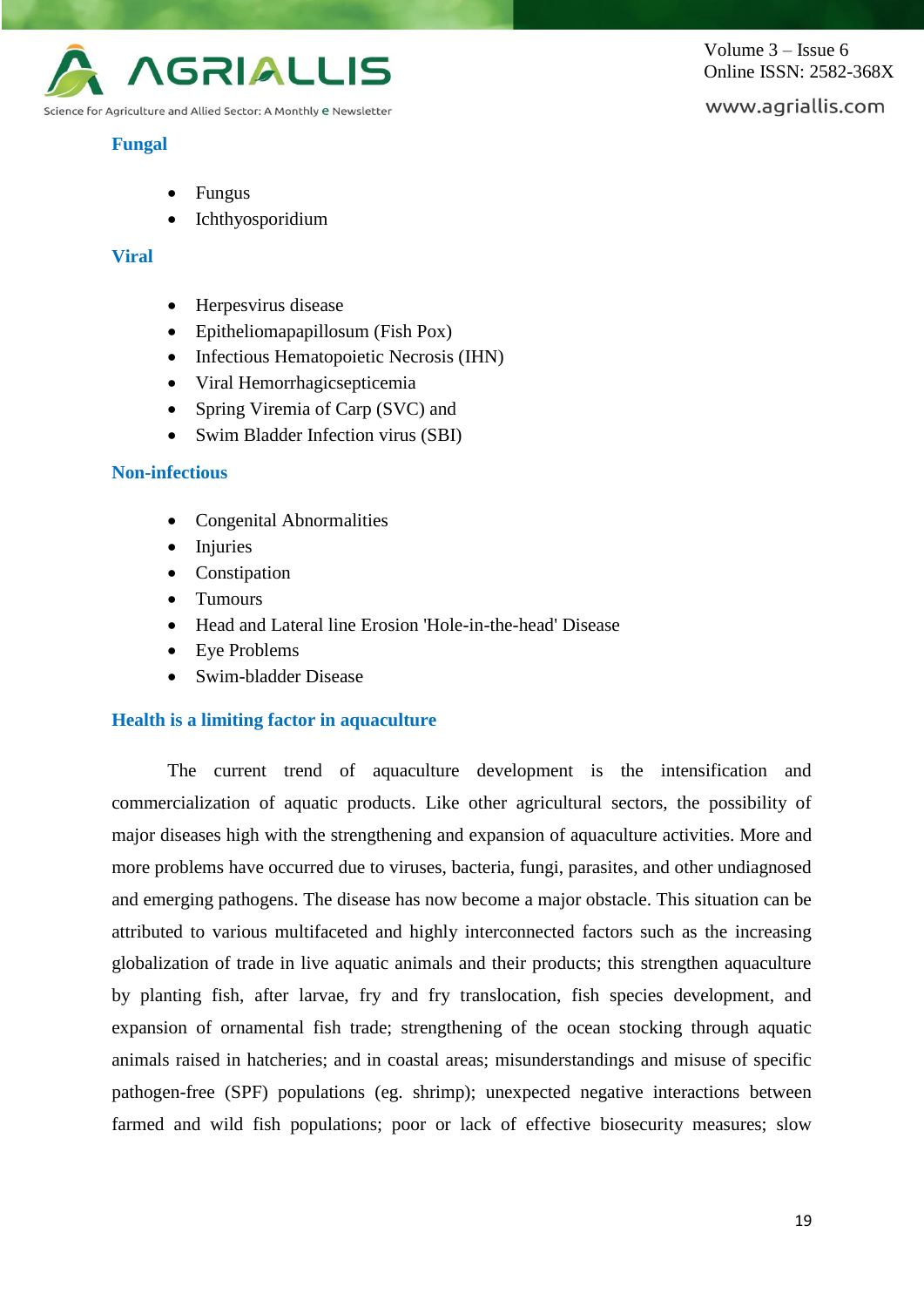

awareness of emerging diseases; climate change; all other human-mediated movements aquaculture commodities.

However, once the pathogen or disease pathogen is introduced and established as a natural in the environment, there is little or no possibility of treatment or eradication. Although the consequences "Trickle" infections from wild to farmed populations have predictable consequences due to accessibility. The consequences of host culture spread to wild populations under breeding conditions are hard to predict.

## **Fish Health Management**

This requirement recognizes that it applies to two related aspects of fish health management for aquaculture operations, these are:

- Trans-boundary movement of fry, fingerlings, and market size fish should be carried out in ways to reduce the risk of transmission of fish pathogens; and
- Aquaculture farms should adopt effective farm and fish health management support health measures and vaccines.

Trans-boundary diseases are highly contagious and can spread quickly across national borders. Cause serious socio-economic and public health consequences. Expansion of fish seed trade for farming and the live reef food fish trade without proper quarantine and health measures, Increase the risk of pathogen transmission. Provisions of the FAO technical guidelines for aquaculture development, the transfer of eggs, fingerlings, and adults between watersheds or large bodies of water should be avoided. Introduced species are usually preferred because they attract higher prices and have expensive export potential.

Where possible, governments should assist in ensuring that the sale of fish seeds and parents are not disease:

- Requirement to maintain the breeding and disease history of broodstock and seeds transfer or export in the country.
- Require the use of approved chemicals and drug use before and during seed transportation and marketable fish and develop guidelines for the certification of transboundary seed movement.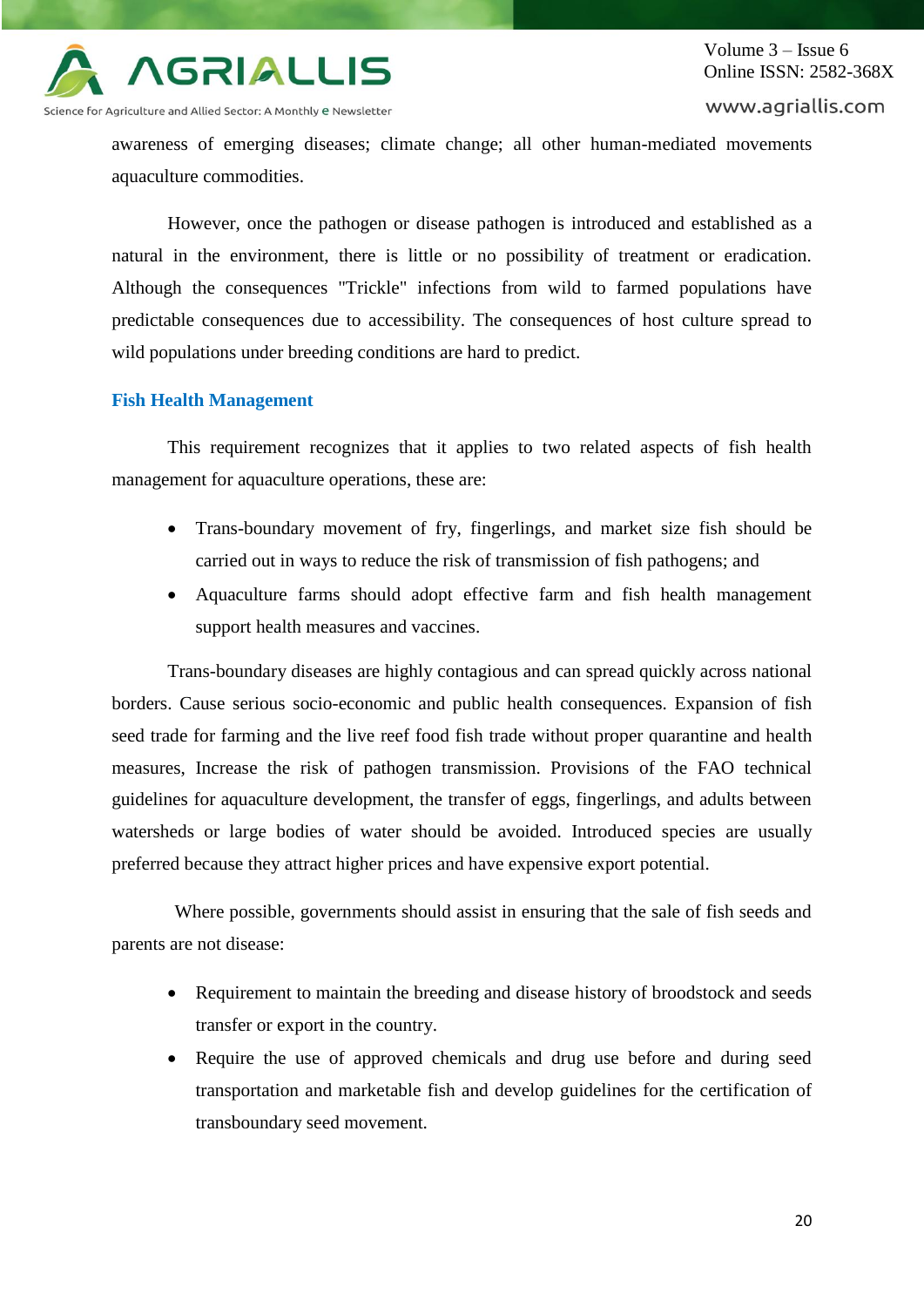

Science for Agriculture and Allied Sector: A Monthly e Newsletter

#### www.agriallis.com

Most disease outbreaks occur within the first 2 to 12 weeks after the initial placement of the cage. And it depends on the condition of the arriving fish, the size of the fish, and the species involved. Regular monitoring of the health of farmed fish is important for effective disease prevention caused by infectious microorganisms or stress and early detection of health problems. Main areas that need to be considered for disease prevention and control include:

- Poor handling and transportation techniques can cause stress, reduce water quality and cause trauma
- Transmission of diseases during transportation of contaminated water
- The spread of diseases caused by breeding multiple species from different places close contact and regularly expose newly introduced larvae to existing pathogens In the cage
- Poor feed handling and storage of garbage fish or artificial feed

The socio-economic impact of high costs on small-scale aquaculture nursery operators, the use of disease prevention and treatment plans should be considered for higher benefits. Governments, non-governmental organizations, and regional institutions should promote, outreach and technical support activities have increased farmer's, and aquaculture industry's awareness of aquaculture health management issues include:

- Technical training for farm managers and workers, including monitoring and early detection of diseases in fish and measures to be taken once diseased fish are found, determine
- Provide diagnostic services to identify pathogens that are already present in pathogens the cultivation environment and the method of submitting specimens for inspection;
- Common diseases of fishes and their prevention and treatment.

The prevention of routine diseases should be included in the transportation at the same time packing fish seeds for new seed/fish farm management activities. The main principles of disease treatment and control are:

- Establish an accurate diagnosis;
- Choose appropriate environmentally responsible treatment; and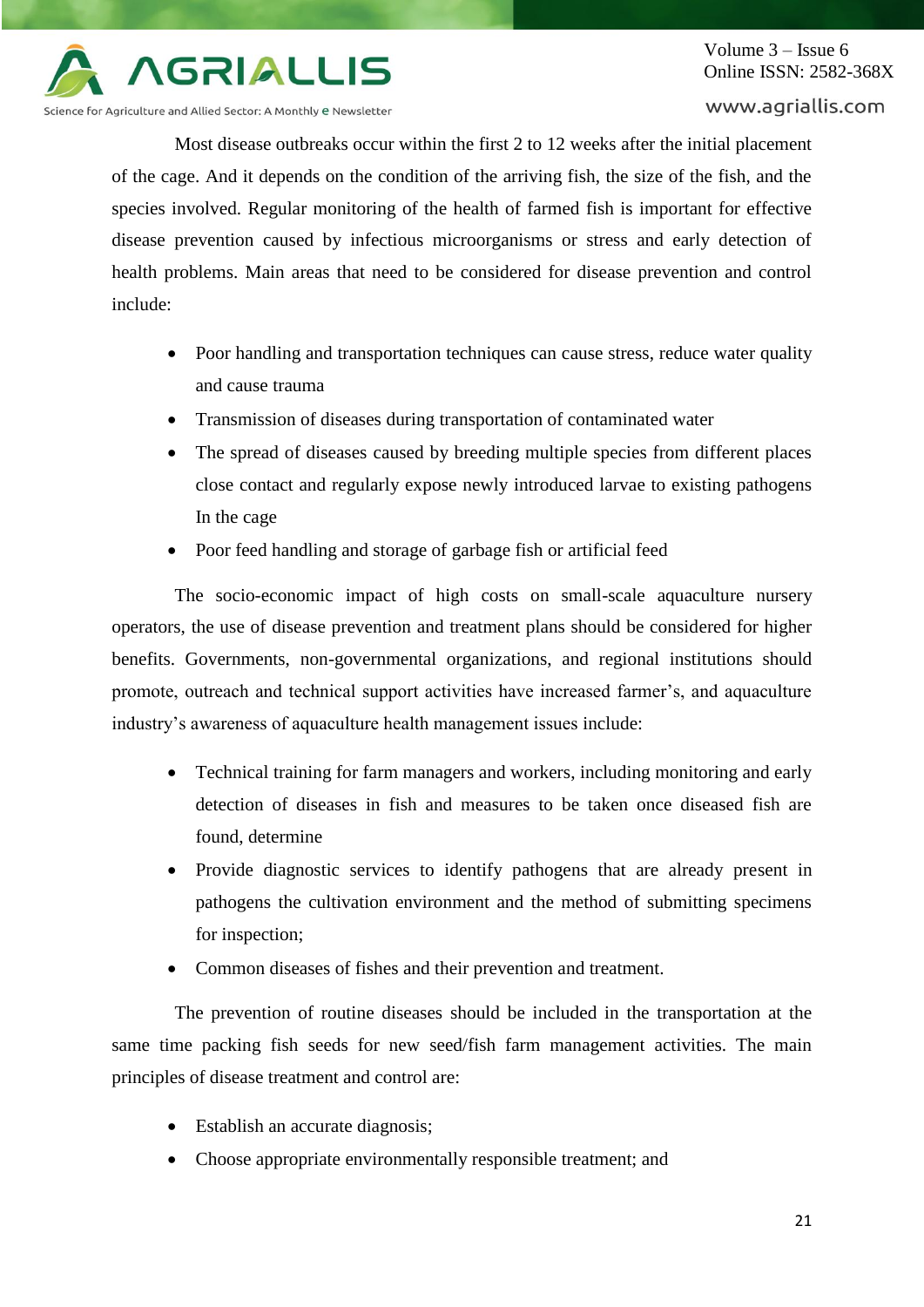

#### www.agriallis.com

 Evaluate management practices and identify areas that are critical to preventing the future break out.

In terms of risks to human health, any chemicals or drugs used should be acceptable. The environment and the final market should be easily available and, importantly, must be used correctly.

### **Responsible Approach**

- Trans-boundary movement of fry, fingerlings, and fish,market-scale fish should be conducted in a way that minimizes the risk of transmission of fish pathogens.
- Use of Existing International Code of Practice dealing with trans-boundary movement and the use of introduced species in aquaculture used as a framework for the formulation of regulations related to tropical latitudes and species. The existing database should be used to identify and determine risks from imported species.
- Reproductive history and disease history should maintain aquaculture stocks to promote disease-free breeding stocks and seed exchange in domestic and export.
- The aquaculture farm should use eggs or seeds free of specific pathogens (including eggs supplied to the backyard nursery)
- Governments, NGOs, and Regional agencies should promote outreach, extension, and technical support activities in order to raise farmer's and aquaculture industry's awareness of sanitation management issues, including Technical training, diagnostic services, and disease prevention and treatment.
- Fishermen, exporters, and farms should adopt effective fish health management measures to ensure fish health.

Aquaculture farms should take effective preventive measures to prevent, treat and control diseases through the following methods:

- Reduce the pressure that may cause injury during handling and transportation,
- Implement good handling and storage practices for trash fish and artificial feed
- Establish effective and accurate diagnostic procedures
- Choose treatments that meet acceptable environmental and human health risks
- Evaluate management practices and identify key prevention areas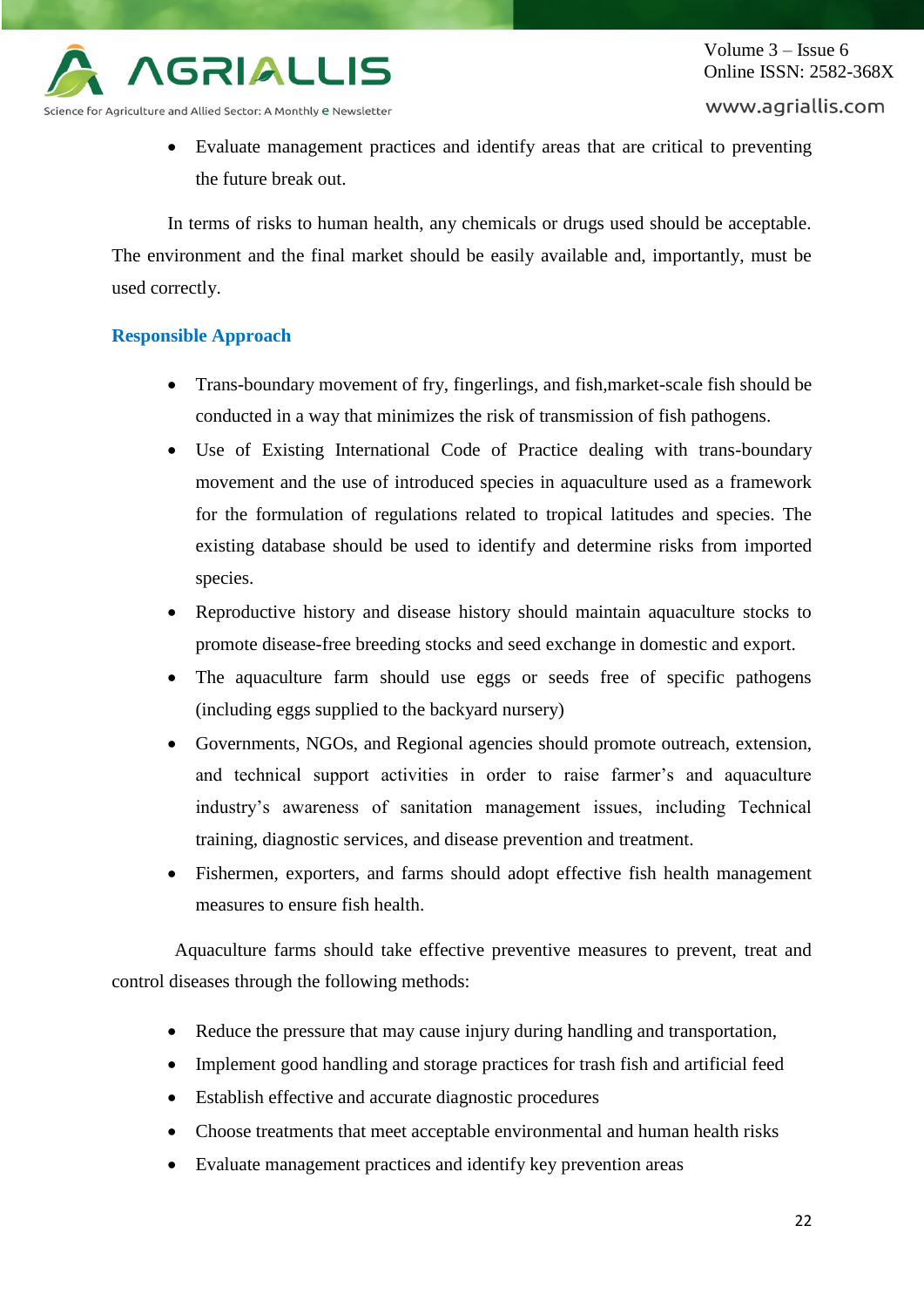

Science for Agriculture and Allied Sector: A Monthly e Newsletter

 Recognize the socio-economic impact: Adopting disease prevention, and treatment plans should offset the potential higher benefits.

# **Good Aquaculture Health Management Practices**

A health management plan has several requirements and must cover all aquaculture industries' activities. At the production level, the requirements for a healthy environment include strong health seeds and young fish, proper nutrition, proper waste management, optimal water quality, and monitor regularly. On the farm site, keeping good records is essential. It should cover all aspects of farm operations. Farmers should be trained to understand the importance and value of this approach. Information that determines the course or nature of a disease outbreak can provide accurate and fast information to diagnose and make wise management decisions for intervention and control. Keeping records essential to aquaculture and can go a long way in supporting effective health and productivity management work.

A good farm configuration file should contain the following information:

- Conduct treatment;
- Clinical signs (behavior, appearance);
- Farm layout (inflow, outflow, pond connection);
- Breeding animals (species, number, origin, age group);
- Yield (per pond, each cage, each farm, normal survival rate);
- Nutrition (live food, processed food, source, feeding method);
- Management practices (continuous stocking, closed operation, stocking density);
- Mortality data (affected locations, cages, ponds and approximate percentages and Numbers); and
- Unusual events (abnormal weather changes, higher-than-average mortality rates, lower-than-average yields, Land use activities, runoff, overflow, abnormal growth, spawning events).

In addition to keeping records regularly, it should also be continuously monitored and updated Information (new animals in the farm, replacement of feed, connection of new ponds and new farms upstream).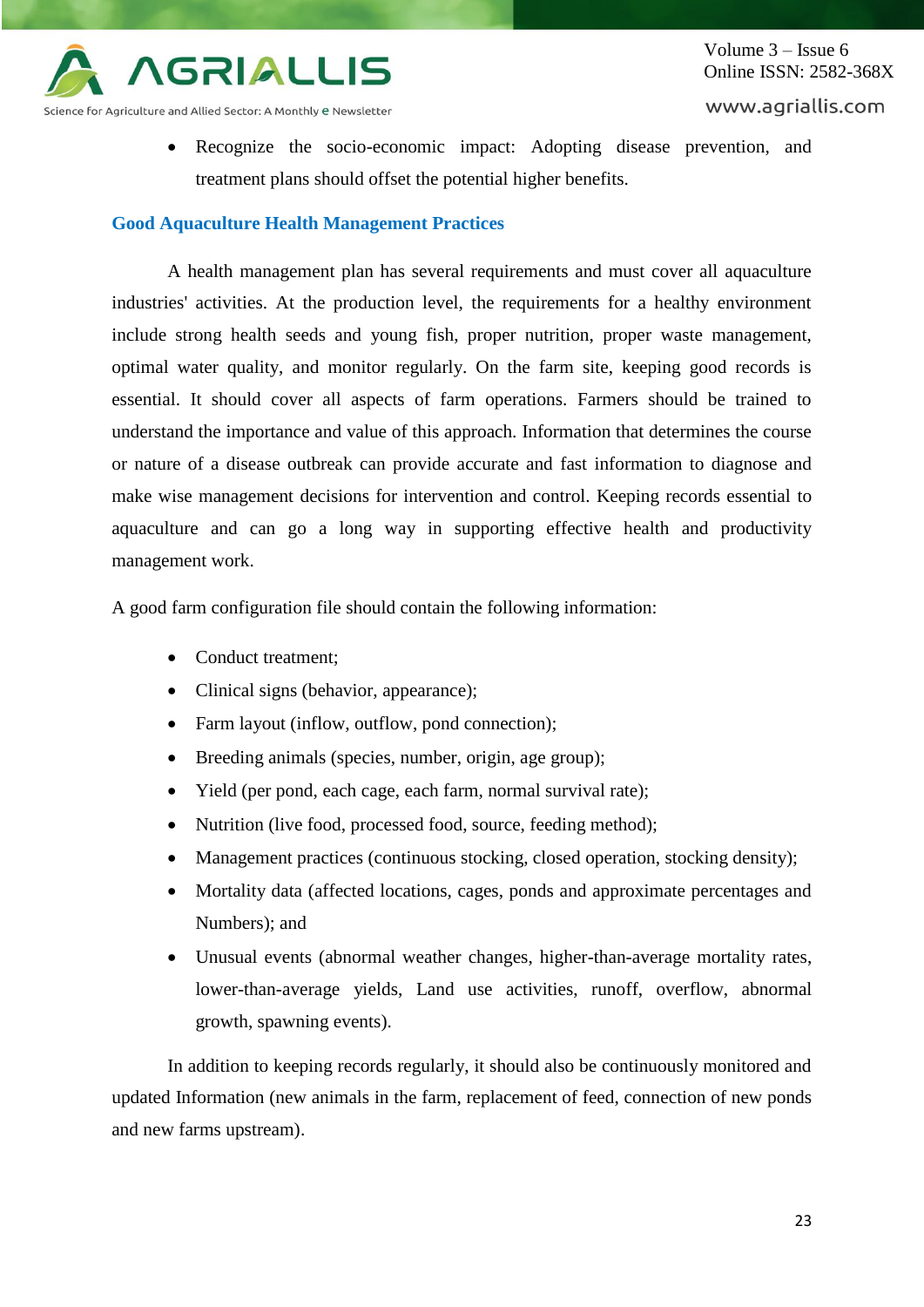

Volume 3 – Issue 6 Online ISSN: 2582-368X www.agriallis.com

#### **Conclusion**

Solving health problems through active planning and passive planning has become a major requirement for aquaculture production and product trade. Asia-Pacific region's current strategy emphasizes responsible health management to minimize the risk of disease invasion; it is brought about by the movement of live aquatic animals and their products. The risk of major disease invasion and emerging diseases will continue to threaten the sector unless appropriate and effectively implemented health management measures maintain; the government and the private sector will face more costs in terms of production losses and the effort required. Control and eradicate diseases, funds that could have been better used to prevent the entry of diseases system. Focus on prevention, better management practices, and maintaining healthy fish may be more important than paying attention to why the fish is sick. Health management is a shared responsibility, and the contribution of each stakeholder is essential to the health management process.

#### **Reference**

Bondad‐Reantaso, M. G., Fejzic, N., MacKinnon, B., Huchzermeyer, D., Seric‐Haracic, S., Mardones, F. O., Mohan, C. V., Taylor, N., Jansen, M. D., Tavornpanich, S., Hao, B., Huang, J., Leaño, E. M., Li, Q., Liang, Y., &Dall'occo, A. (2020). A 12-point checklist for surveillance of diseases of aquatic organisms: A novel approach to assist multidisciplinary teams in developing countries. *Reviews in Aquaculture*, 1–19.

Bondad-Reantaso, M. G., Subasinghe, R. P., Arthur, J. R., Ogawa, K., Chinabut, S., Adlard, R., Shariff, M. (2005). Disease and health management in Asian aquaculture*. Veterinary Parasitology,* 132(3-4), 249–272*.*

J Borrego, J., M Labella, A., Castro, D. C., Ortiz-Delgado, J. B., &Sarasquete, C. (2017). Updated of the pathologies affecting cultured gilthead seabream, Sparusaurata. *Annals of Aquaculture and Research*.

Borty, S. C., Rahman, F., Reza, A. A., Khatun, M. S., Kabir, M. L., Rahman, M. H., &Monir, M. S. (2016). Isolation, molecular identification and antibiotic susceptibility profile of Aeromonashydrophila from cultured indigenous Koi (Anabustestudineus) of Bangladesh. *Asian Journal of Medical and Biological Research*, *2*(2), 332-340.